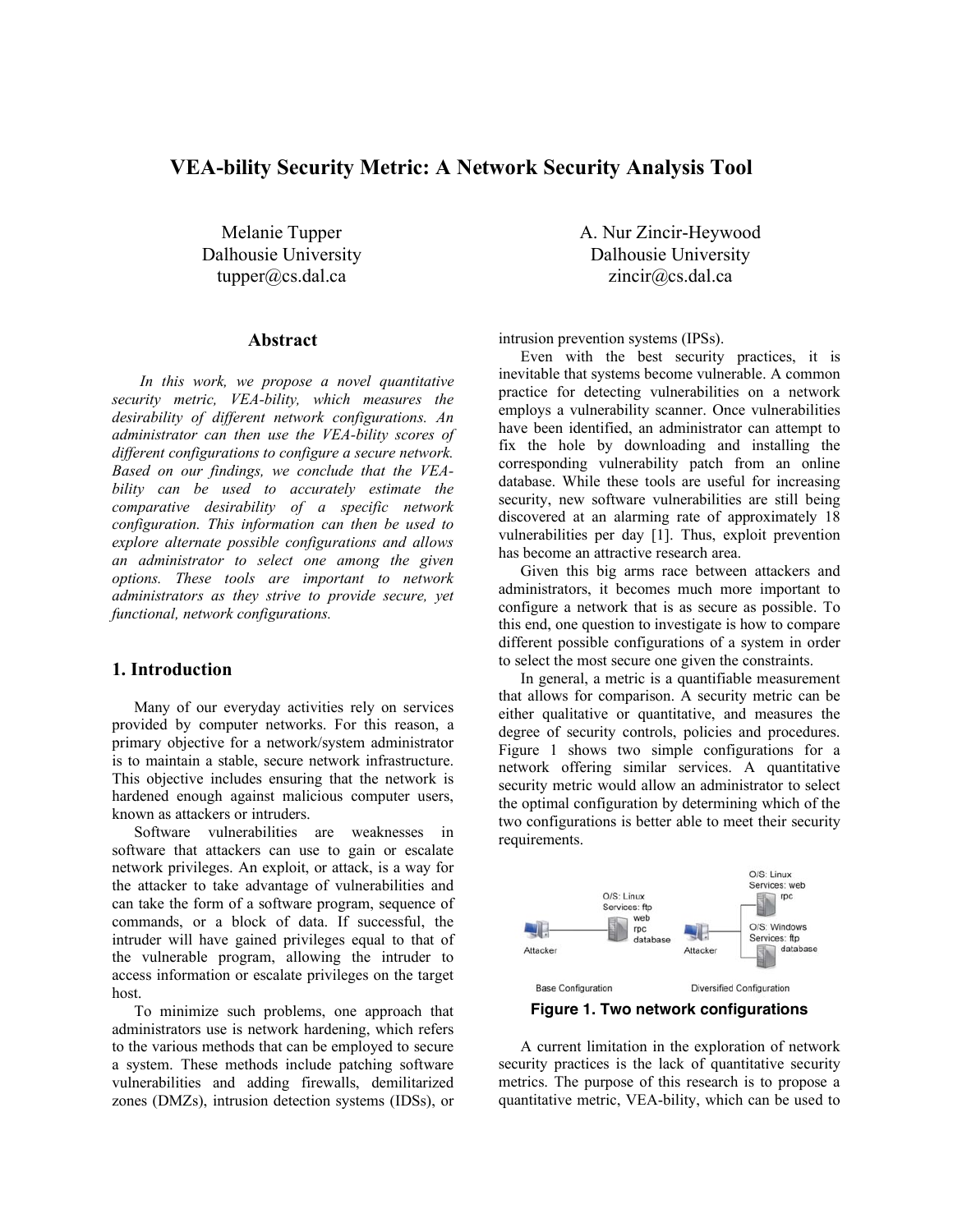compare different physical and virtual network configurations. The underlying idea behind the VEAbility metric is that the security of a network is influenced by many factors, including the severity of existing vulnerabilities, distribution of services, connectivity of hosts, and possible attack paths. These factors are modeled into three network dimensions: Vulnerability, Exploitability, and Attackability. The overall VEA-bility score, a numeric value in the range [0,10], is a function of these three dimensions.

The rest of this paper is organized as follows. Section 2 provides an overview of network security metrics in the literature. Section 3 describes attack graphs and their role in the VEA-bility score. Section 4 describes the proposed VEA-bility metric, which is applied to sample scenarios in Section 5. Section 6 presents conclusions and suggests further directions for this research.

## **2. Security metrics**

As discussed in the previous section, comparing the desirability of different network configurations requires a security metric. A security metric measures the degree of security controls, policies and procedures. Taylor [2] recognizes a major void in the availability of quantitative security metrics with which to compare alternate configurations.

Since the definition of a secure network can be interpreted at different levels, it follows that there exists security metrics to compare different network components. The quantitative metric proposed by Pamula *et al.* [3] measures security based on the strength of the weakest adversary that can compromise the network. The algorithm they present employs an attack graph and starts with a goal state, then decomposes the requirements for the previous network state until an initial state is found. This produces the minimum set of initial attributes that an attacker would need to compromise a specified host. Annop *et al.* [4] explore the idea of a generic attack resistance metric that can be used to compare the overall security of a network. Similarly, Mayer's [5] operational metric is a quantitative metric that assigns a numeric score to each network host.

In short, the aforementioned metrics do one of two things: They either (i) combine different resources to produce a unified score for single hosts, or (ii) rely solely on the results of an attack graph to produce an overall network security score. However, our proposed metric does both: It (i) integrates three dimensions of input from various sources (including attack graphs), and (ii) defines a security score for the entire network. We will discuss how attack graphs work in the next section.

Metrics that measure the relative security of software services have also been proposed. Wysopal [6] proposes a metric for rating weaknesses found in software, while Manadhata *et al.* [7] use an attack surface metric to compare the attack surfaces of two specific ftp servers. Although these papers do not claim to compare the overall security of networks, they inspire our work to consider a network security metric with multiple dimensions.

The metric proposed by Adedin *et al.* [8] to evaluate network security policies generates a unified score that is a weighted aggregation of different factors. These factors include network vulnerabilities, vulnerability history of exposed services, exposure of services, and traffic volumes handled by services. This metric uses an exponential average to ensure that the resulting score will be at least as high as the highest vulnerability score present in the system. Additional vulnerabilities serve only to increase this score.

We also use an aggregated, unified security score as well as exponential averages in our own VEA-bility metric. However, in our proposed metric, the security of the network is evaluated with respect to the network configuration (physical components with different operating systems, services, etc.), whereas, in the systems above, the security policies are rated to enable the comparison of such policies. Naturally, this enables an administrator to decide whether changing a policy is better than maintaining the current one.

# **3. Attack graphs**

While identifying single vulnerabilities is useful, security threats increase exponentially with multiple network vulnerabilities. One way to explore the effects of multiple vulnerabilities on a network is through an attack graph. An attack graph is a pictorial representation of the paths an attacker can take to exploit network vulnerabilities. The paths in the graph represent all the ways an intruder can penetrate the network. This information can be used to identify potential exploits and to determine what hardening measures should be taken to thwart attacks.

Traditionally, attack graphs were produced manually, which requires a substantial commitment of time and resources. Since network attack graphs are considered to be valuable tools for evaluating the security of a network, much work has been done in the area of automated attack graph generation and analysis. The main challenge of automating the generation of attack graphs is the exponential scaling with additional hosts. Therefore, most automated attack graph generators produce a pruned attack graph; the graph generated contains all the paths to a specific target host as opposed to the whole network.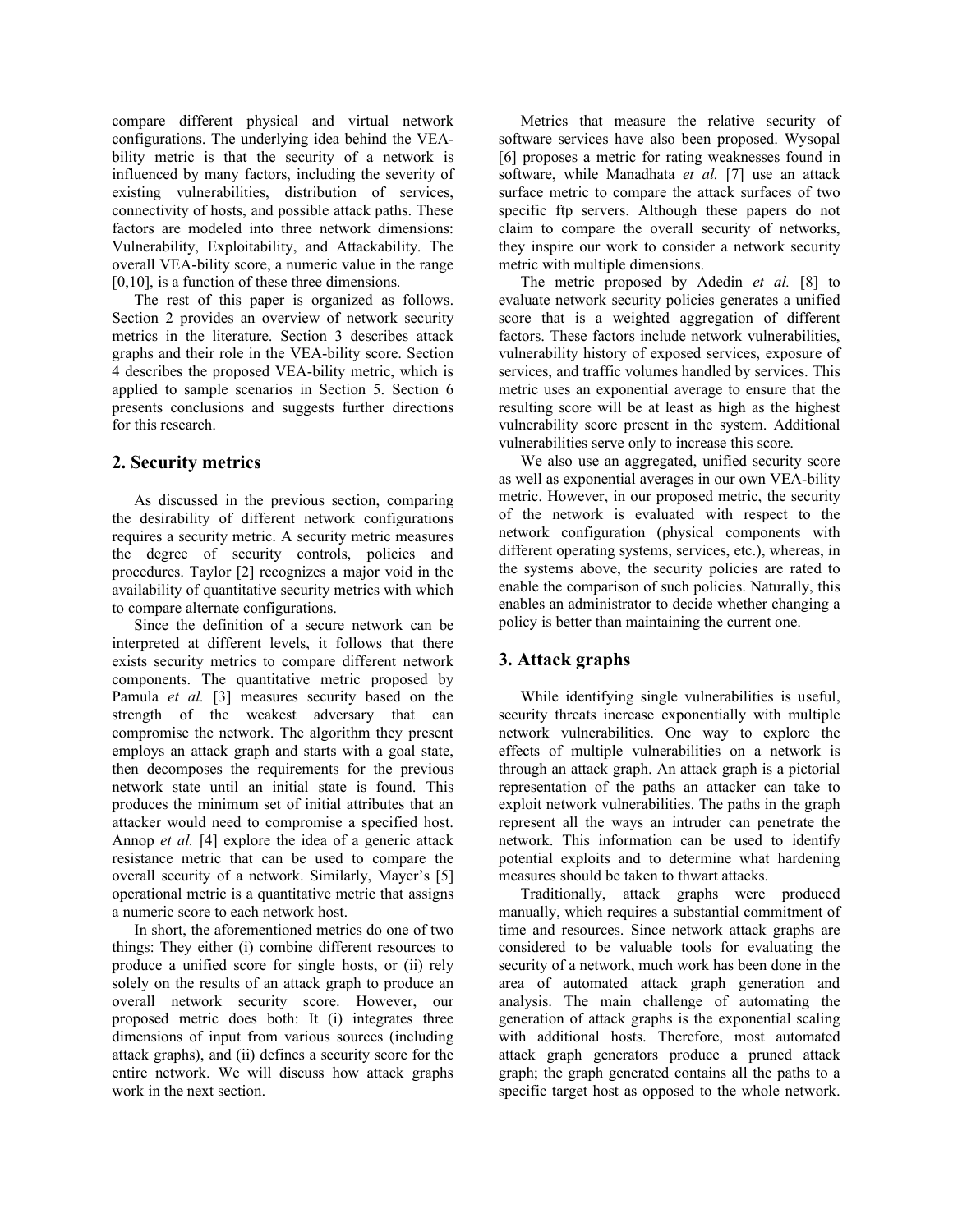A pruned attack graph is also useful to an administrator wishing to protect a critical server.

Amman *et al.* [9] present an algorithm that scales well, and is implemented by Jajodia *et al.* [10] in their Topological Vulnerability Analysis (TVA) tool. The TVA tool automatically imports results from Nessus Vulnerability scans, but also requires some manual input. Since TVA requires Nessus scan information, it can only be used on actual networks, not on network simulations directly.

Michael Artz's NetSPA tool [11] also requires information collected from Nessus scans, but must be manually entered into a database. On the other hand, the toolkit developed by Sheyner *et al.* [12] requires a user defined XML file describing the network for input. Therefore, this file can describe a simulated network configuration, allowing analysts to consider alternate configurations before implementation. Our research uses a toolkit based on the work of Sheyner *et al*. that has been updated by David Swasey [13]. We refer to this updated toolkit as the Sheyner/Swasey toolkit, and use it to form one dimension of the proposed VEA-bility metric.

### **4. VEA-bility analysis**

The proposed VEA-bility security metric is defined to capture the numerous factors that influence the security of a network. To this end, we propose the VEA-bility metric to be a function of the security scores along three dimensions: Vulnerability, Exploitability, and Attackability. For simplicity, the vulnerability, exploitability, and attackability scores will be represented in equations as *V*, *E*, and *A*, respectively. Each of the three dimension scores is a numeric value in the range [0,10].

The VEA-bility metric uses data from three sources: network topology, attack graphs, and scores as assigned by the Common Vulnerability Scoring System (CVSS) [14], Figure 2.



**Figure 2. VEA-bility metric dimensions**

Since a network is only as secure as its hosts, we define the three network dimensions as a function of the three dimensions for each network host. The network Vulnerability dimension is the exponential average of the host vulnerability scores, or a maximum of 10. On the other hand, the network Exploitability and Attackability dimensions are the summations of the Exploitability and Attackabilit*y* scores of each host, respectively.

For a network, *N*, we define *V(host)*, *E(host)*, and *A(host)* as the 3 dimension scores for each network host with one or more vulnerabilities. A network void of vulnerabilities scores a 0 along each dimension; otherwise, we define the network dimensions Vulnerability  $(V_N)$ , Exploitability  $(E_N)$ , and Attackability  $(A_N)$  as functions of  $V(host)$ ,  $E(host)$ , and A*(host*), respectively.

#### **4.1 Network Vulnerability dimension**

The Vulnerability dimension of the proposed VEA-bility metric is a function of two scores assigned by the CVSS [14]: the impact score and the temporal score for a known vulnerability. The impact score measures the impact that a successful exploit will have on the availability, integrity, and accessibility of information resources. The temporal score assigns a value based on the age of the vulnerability, the remediation status of a patch, and the credibility of the patch source. Thus, the vulnerability of a network is the degree to which an exploit can impact a system, a measure that is influenced by time. The vulnerability score of a network is the exponential average of the host vulnerability scores, or a maximum of 10. This captures the requirement that the vulnerability score of the network is at least as large as the largest host vulnerability score; additional vulnerable hosts serve only to increase this value, which can be a maximum of 10. Eq. (1) represents this dimension:

$$
V_N = \min(10, \ln \sum e^{V(host)})
$$
 (1)

#### **4.2 Network Exploitability dimension**

The Exploitability dimension is the sum of exploitability scores for each host on the network. This score is a function of the exploitability score assigned by the CVSS [14], which evaluates the likelihood of exploitation. Exploitability is affected by the ease of access to the host, authentication required, and whether or not a successful exploit of this type has been reported. Eq. (2) represents Exploitability as:

$$
E_N = \sum E(host)
$$
 (2)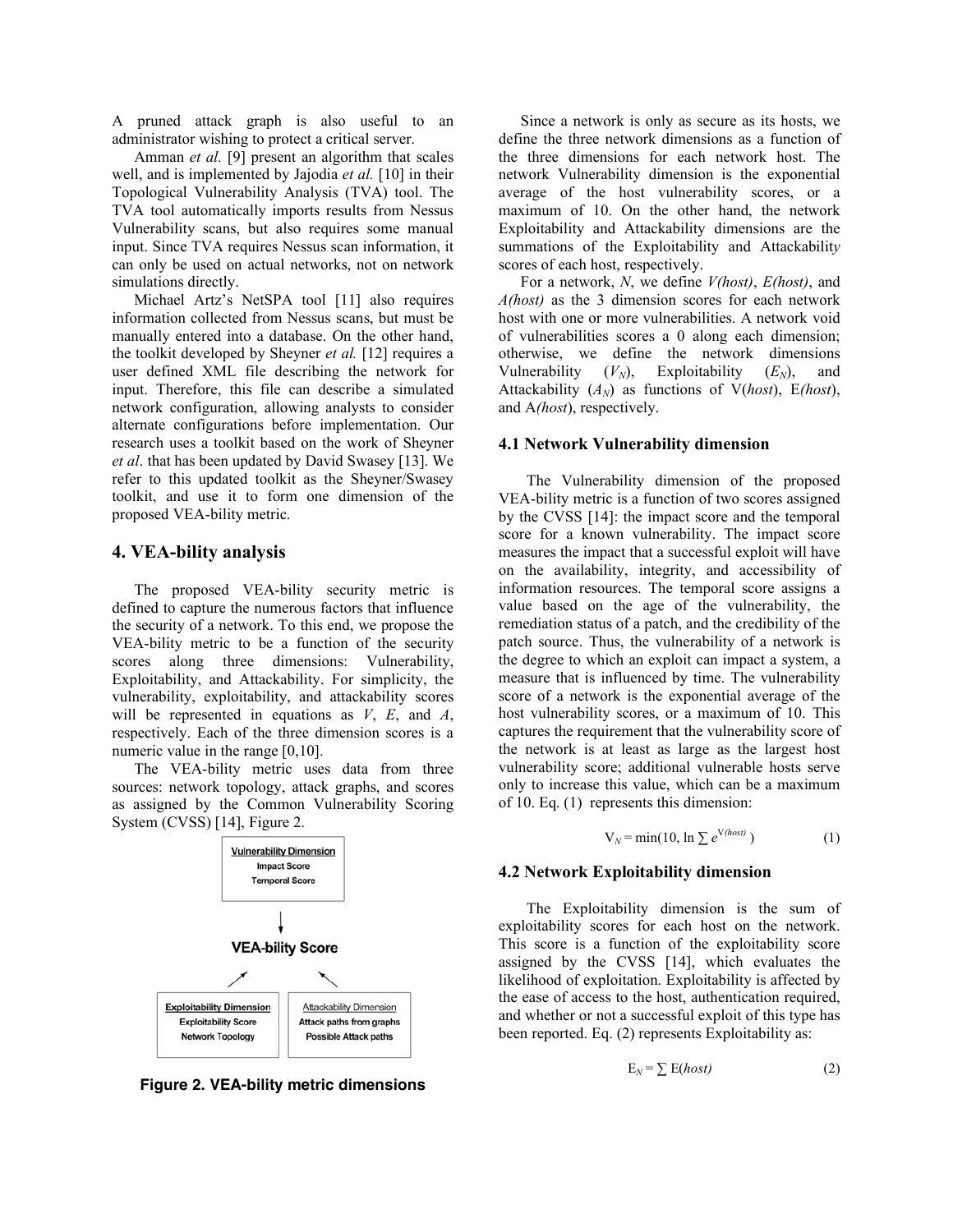#### **4.3 Network Attackability dimension**

The Attackability dimension of the proposed VEA-bility metric is a summation of the Attackability scores of each host. Attackability is composed of information derived by generating an attack graph of the network. Eq. (3) defines Attackability as:

$$
A_N = \sum A(host) \tag{3}
$$

#### **4.4 Host dimensions**

We assume that a host with multiple vulnerabilities is less secure than a host with a single vulnerability, which is modeled into the vulnerability and exploitability dimensions by taking the exponential average of the values for all vulnerabilities. Again, this allows the value to be at least as large as the highest value, and additional scores serve to increase this value to a maximum value of 10.

Let each vulnerability, *v*, have an impact score, temporal score, and exploitability score as defined by the CVSS [14]. An impact and exploitability subscores are automatically generated for each CVE name, whereas the temporal score requires user input. We then define the severity, *S*, of a vulnerability to be the average of the impact and temporal scores, Eq. (4):

$$
S(v) = (Image Score(v) + Temporal Score(v)) / 2
$$
 (4)

The host Vulnerability score is an exponential average of the severity scores of the vulnerabilities on a host, or 10, whichever is lower.

The host Exploitability score is the exponential average of the exploitability score for all host vulnerabilities multiplied by the ratio of network services on the host.

The host Attackability score is defined as the ratio of attack paths produced by attack graphs to total number of possible attack paths, and is multiplied by a factor of 10 to produce a number in the range [0,10], ensuring that all dimensions have the same range.

For a host, *host*, let *v* be a host vulnerability. We then define the three host dimensions as shown in equations  $(5)$ ,  $(6)$  and  $(7)$ :

$$
V(host) = \min(10, \ln \sum e^{S(v)})
$$
 (5)

 $E(host) = (min(10, ln \sum e^{Exploitability Score(v)}))$  (# services on host) / (# network services) (6)

$$
A(host) = (10)
$$
 (#attack paths) / (# network paths) (7)

The equation for network VEA-bility then becomes as in Eq. (8):

**VEA-bility***<sup>N</sup>* **= 10 – ((V+E+A)***<sup>N</sup>* **/ 3)** (8)

According to the NIST Security Metrics Guide for Information Technology Systems [15], a metric must yield quantifiable information, be useful for tracking system performance, measure a repeatable process, and the supporting data must be readily obtainable. Given these constraints, the metric we propose, VEAbility, conforms to these standards in that it is quantifiable, that is, it is expressed as a numeric value. Moreover, by using the Nessus scanner and the Sheyner/Swasey toolkit, which are both freely available, the methods we employ can be easily repeated. Finally, the proposed metric serves to track the performance of a network configuration by comparing the score to other possible configurations. Thus, a system/network administrator can use the VEA-bility metric to direct or reallocate resources for network security hardening.

## **5. Experiments**

The following discusses how the proposed VEAbility metric can be used to compare various network configurations. To this end, we will present the data collection, feature selection, data/scenario modeling and analysis phases of our research.

#### **5.1 Data collection**

In this case, our goal is to produce simple but realistic scenarios in order to demonstrate how the score of the proposed security metric, VEA-bility, changes from one scenario to another. Thus, to accurately model a network scenario and to experiment with existing vulnerabilities, we use the Nessus Vulnerability Scanner [16] to collect network topology information on our faculty network.

The Nessus Scanner is an attractive network tool primarily because it allows "safe checks", which do not attempt to exploit vulnerabilities. This setting enables the user to compile vulnerability information without causing harmful Denial of Service (DoS) attacks. The Nessus Scanner gathers information by sending requests to all ports on given hosts identified in the scan parameters. We use the scanner's default settings, but limit the number of hosts scanned for each scan to 20 to avoid overwhelming hosts. The default range is 40 hosts per scan, as suggested in the Nessus 3.0 Client Guide [17].

We run the scans from a Windows XP platform. In total, we scan 250 hosts, and obtain results for 85 of these hosts. From this point onwards we will refer to this as our testbed. The testbed is comprised of hosts in diverse physical locations, and includes network servers, faculty machines, and student machines.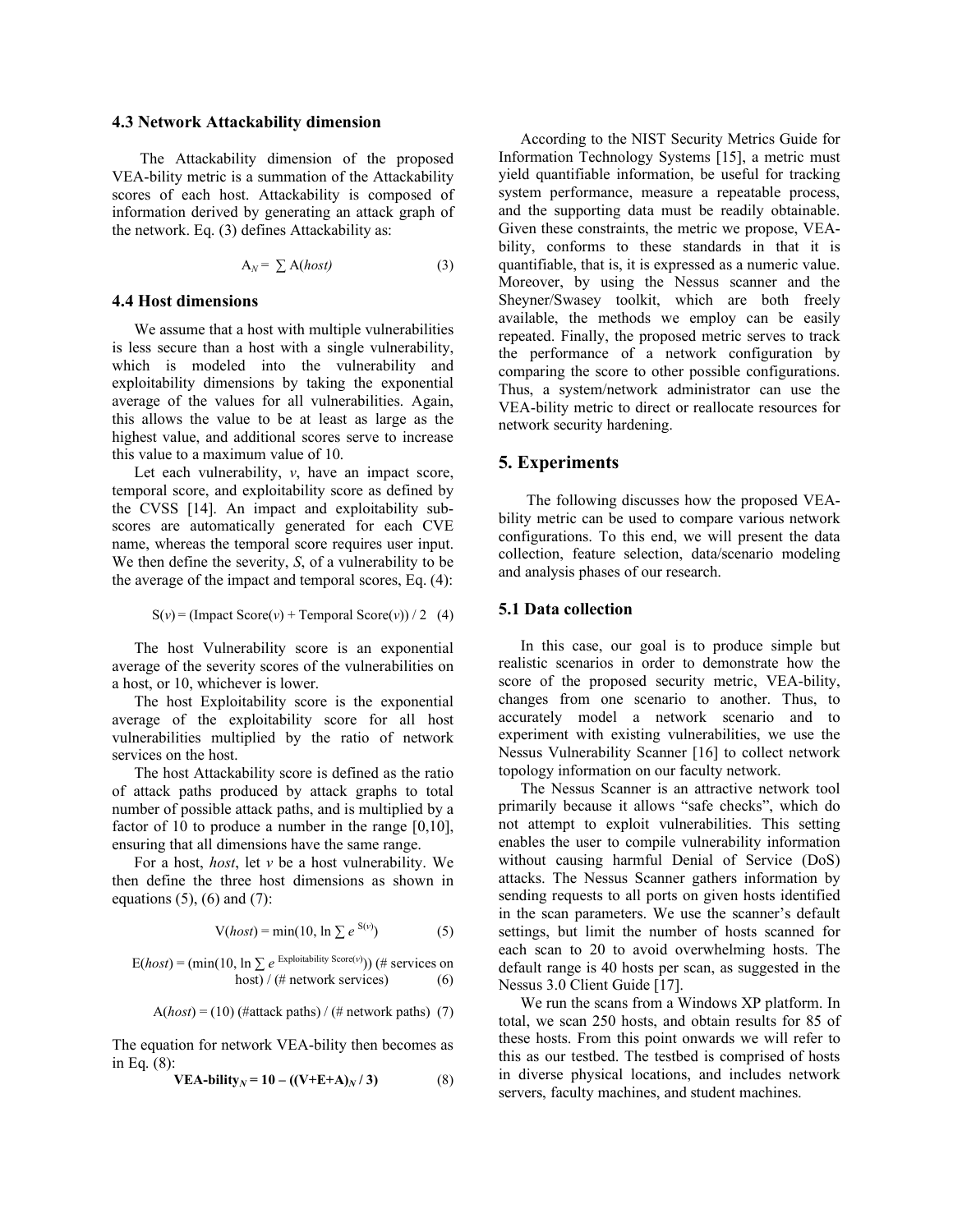#### **5.2 Feature selection**

The purpose of the Nessus scans is to model realistic network scenarios. This requires a wealth of host information. From the scan results, we extract the following information:

- IP addresses
- Operating Systems
- Number of open ports
- Number of notes
- Number of warnings
- Number of holes
- Services running on the open port(s)
- CVE identification numbers and risk factors associated with vulnerabilities

The magnitude of information requires that we construct a more compact representation of data from which to choose a set of operating systems to use in our experiments. We reorganize the host information into categories by operating systems, further decomposing the operating systems by version or distribution. For each category we record:

- Number of hosts
- Number of warnings
- Number of holes
- Number of hosts with at least one vulnerability in each of the three highest risk factors

Based on our Nessus Scan results, shown in Table 1, and the vulnerabilities observed by our scan results, we develop an extensive set of scenarios to test the performance of the proposed VEA-bility metric. In section 5.3 we present a small subset of these scenarios due to page limitations. However, an interested reader can view the entire set of experiments in [18].

**Table 1. Nessus Scan Results of the Testbed**

|                               | <b>Mac OS</b><br>X | <b>Windows</b> | <b>Solaris</b> | <b>FreeBSD Linux</b> |    |
|-------------------------------|--------------------|----------------|----------------|----------------------|----|
| #Hosts                        | 16                 | 10             |                | 2                    | 23 |
| #Warnings                     | 8                  | 11             | 45             | 0                    | 26 |
| #Holes                        | 10                 | 12             | 37             | 0                    | 20 |
| #Hosts w/h +1<br>medium CVE   | $\theta$           | 3              | 4              |                      |    |
| #Hosts w/h +1<br>high CVE     | 0                  |                | 4              | 0                    |    |
| #Hosts w/h +1<br>critical CVE | 7                  | 3              | 4              |                      |    |

#### **5.3 Sample network configurations**

We start with a simple sample configuration, then step-by-step, add more devices and compare the configurations using the proposed VEA-bility metric.



**Figure 3. Network Configuration-1**

Step-1: The simplest scenario to start with is the case of one host running four services and one malicious user, Figure 3. In this case, there is one host with the Solaris operating system. This system has a heap buffer overflow vulnerability that allows an attacker to possibly execute arbitrary code on the target host or cause a DoS attack. The CVE corresponding to this vulnerability is CVE-2004-0492. It has an impact score of 10, a temporal score of 8.7, and exploitability score of 10. Since in this scenario there is only one host, network dimensions are, in fact, host dimensions. It should be noted here that there is only one attack path on the attack graph of this scenario. Thus:

$$
V_N = (10+8.7) / 2 = 9.35
$$
  
\n
$$
E_N = 10 (4/4) = 10
$$
  
\n
$$
A_N = (1/1) 10 = 10
$$
  
\n**VEA-bility** = 10- ((9.35+10+10)/3) = **0.22**

The above score (0.22) implies that this network configuration is very poor and has a very low security metric, i.e. can be compromised very easily by an attacker.

In order to show how an administrator might use the VEA-bility metric to compare different network configurations, we will now analyze other scenarios in the following steps.

Step-2: Configuration-2 results from isolating the database on the Solaris host and dispersing the other services onto an additional host running Windows operating system, Figure 4. One would expect that since this configuration results in a secure database server, the VEA-bility score would be higher than that of the previous configuration. Hence, this time the score becomes 3.6.

> $V_N$  = (10+8.7) / 2 = 9.35  $E_N$  = 10 (3/4) = 7.5  $A_N = (1/4)10 = 2.5$ **VEA-bility** = 10- $((9.35 + 7.5 + 2.5)/3) = 3.6$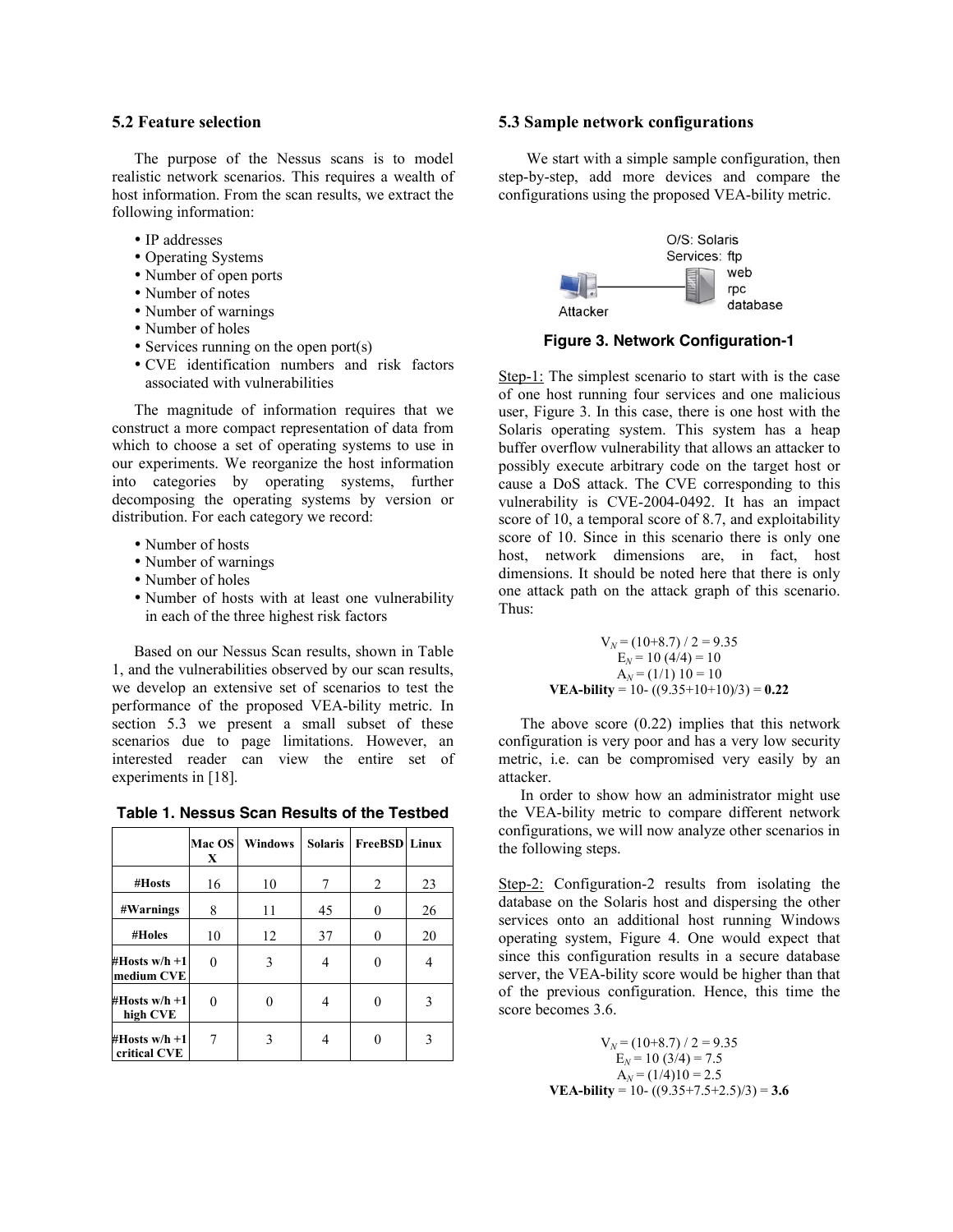

**Figure 4. Network Configuration-2**

Step-3: Figure 5 shows configuration-3. This is the result of isolating the database on the Solaris host, dispersing the remaining services onto an additional host running a Windows operating system, and adding a firewall between the attacker and internal network.

> $V_N$  = (10+8.7) / 2 = 9.35  $E_N$  = 10 (3/4) = 7.5  $A_N = (0/4)10 = 0$ **VEA-bility** = 10- $((9.35+7.5)/3) = 4.4$

There are no attack paths to hosts inside the network because the firewall restricts connectivity to the vulnerable rpc service. However, the fact that rpc service is vulnerable on Windows and 75% of the network services are on this host gives a resulting VEA-bility score of 4.4. This vulnerability could be exploited if the attacker discovers another way to get inside the network.



**Figure 5. Network Configuration-3**

Step-4: As shown in Figure 6, by isolating the database on the Solaris host inside the network, adding a Windows host for the remaining services, and shielding the network with a DMZ, we have configuration- 4.

$$
V_N = (10+8.7) / 2 = 9.35
$$
  
\n
$$
E_N = 10 (2/4) = 5.0
$$
  
\n
$$
A_N = (0/5)10 = 0
$$
  
\n**VEA-bility** = 10- ((9.35+5.0)/3) = **5.2**

Again, there are no attack paths inside the network due to connectivity restrictions. However vulnerabilities still exist, even though the security metric is higher this time than the previous cases. This is the reason for the VEA-bility of 5.2 and reiterates our sentiment that the security of the network cannot be determined from attack graphs alone.



**Figure 6. Network Configuration-4**

Step-5: Finally, by adding another host, Linux, to the backend, we separate the services running on the Windows machine to get configuration-5, Figure 7.



**Figure 7. Network Configuration-5**

$$
V_N = 0\nE_N = 0\nA_N = 0\nVEA-bility = 10- (0/3) = 10
$$

In this case, the VEA-bility score of 10 is achieved. This implies that this network configuration is secure (very VEA-ble) since there are no known vulnerabilities to exploit.

These examples also illustrate the value of our VEA-bility metric when considering the security of critical servers. For example, in the previous cases, consider the implications if the machine hosting the database is considered to be the critical server. When comparing dimension scores for the corresponding hosts, keep in mind that a lower dimension score is more favorable. In short, it is wiser to consider the configuration in step-5 to be the safest alternative among the configurations analyzed.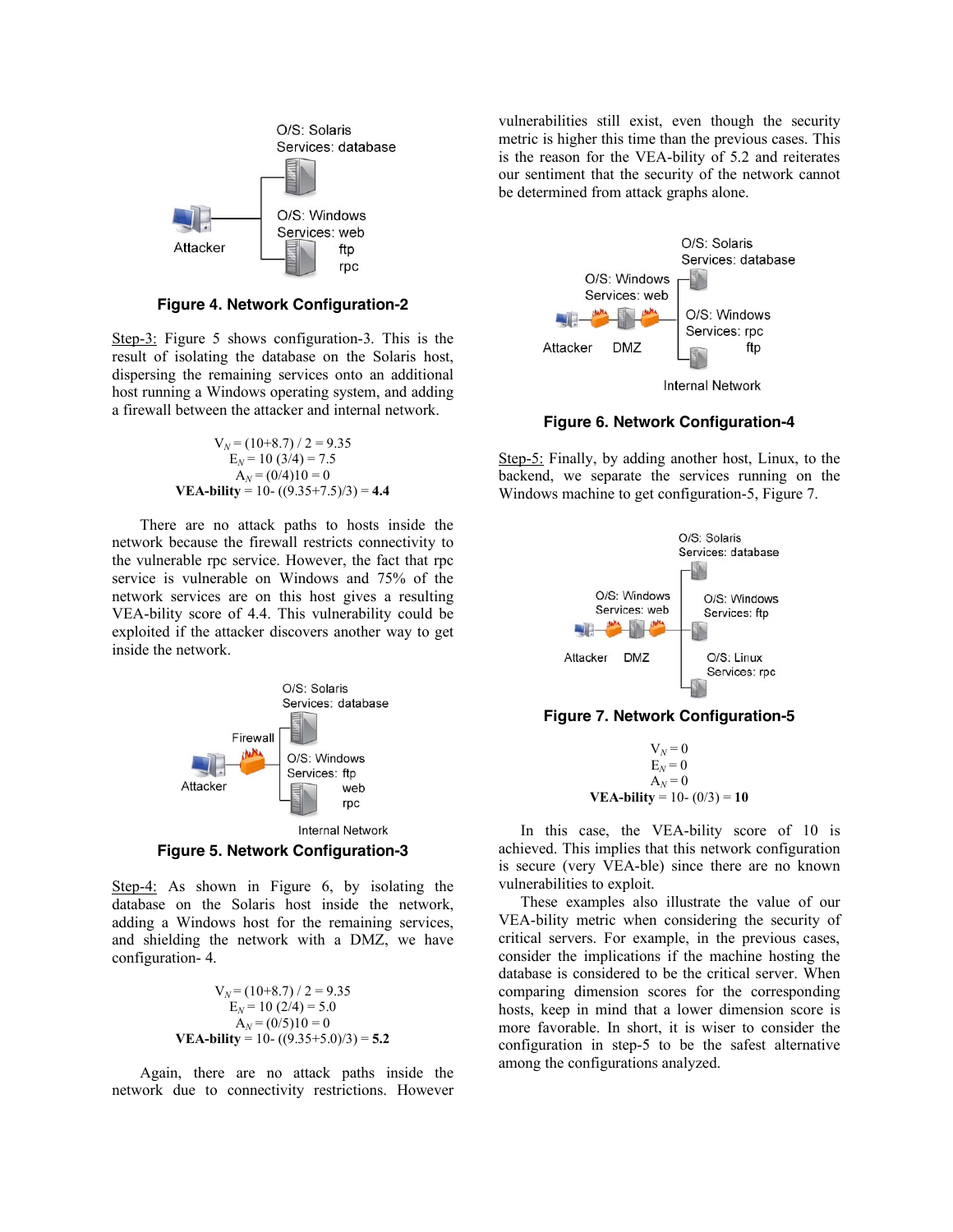## **5.4 Summary of results**

Our results for the Vulnerability dimension indicate that by introducing different operating systems to the network, it is possible to reduce the vulnerability dimension score. This occurs since running a vulnerable service on a different operating system removes the vulnerability, provided the software is not vulnerable on the alternate operating system.

Moreover, results for the Exploitability dimension show that exploitability is best controlled by the addition of a DMZ, but can be improved through introducing different hosts for different services. Since the exploitability dimension is related to the number of services on hosts with vulnerabilities, it seems reasonable that isolating the services to different hosts will best affect this dimension.

Furthermore, Attackability is a function of the ratio of attack paths to total paths through the network. This ratio is multiplied by 10 to generate a number compatible with the other two dimensions. Our results for the Attackability dimension highlight both the benefits of isolating services on different hosts and adding a DMZ on the network security as represented in the attack graphs. While many administrators use attack graphs alone to evaluate the security of a network [12], we propose that they are more useful when aggregated with other network factors. For example, consider a vulnerable host on a network that cannot be exploited due to connectivity restrictions. We consider this network less secure than a network with no software vulnerabilities, but more secure than a network with no connectivity restrictions. This is reflected in our VEA-bility metric score.

The overall average VEA-bility scores observed in our experiments are given in Figures 9 and 10. A higher score indicates a more secure configuration, which we call more "VEA-ble". Although these scores are averages, it is evident that it is possible to increase the security rating of a network configuration through isolation of services. Figure 8 is a pictorial representation of this data, which highlights the benefits of isolating services as well as introducing a firewall or DMZ. The significant advantage of isolation of services (as the operating systems increase the number of hosts increase) is apparent when comparing the average scores for the base configurations with three operating systems to the DMZ configurations with three operating systems. As indicated, the DMZ adds only 0.4 to the final VEAbility score.



**Figure 8. Average VEA-bility scores for different scenarios**



**Figure 9. VEA-bility score distribution**

On the other hand, Figure 9 shows the distribution of network VEA-bility scores. This figure shows the distribution of configurations that resulted in lower and higher VEA-bility scores than the average initial scores of 0.22, 0.6, and 4.4. To reduce influencing the results by including firewalled and DMZ configurations, we divide the results into three categories: base, firewalled, and DMZ.

## **6. Conclusions and future work**

In this work, the objective was to develop a quantitative security metric with which to compare the attractiveness of different potential network configurations. To this end, we propose the VEAbility metric. The proposed metric assigns a numeric value in the range [0,10] to each network configuration where zero indicates a poorly configured network and ten indicates the most secure network configuration possible. Using our VEA-bility metric applied to a set of sample scenarios, we find that the VEA-bility metric accurately rates the comparative desirability of different configurations.

There are a number of directions for extending this research including improving the network model used to generate the Attackability dimension, improving the metric itself, and using the VEA-bility metric to investigate specific aspects of network security.